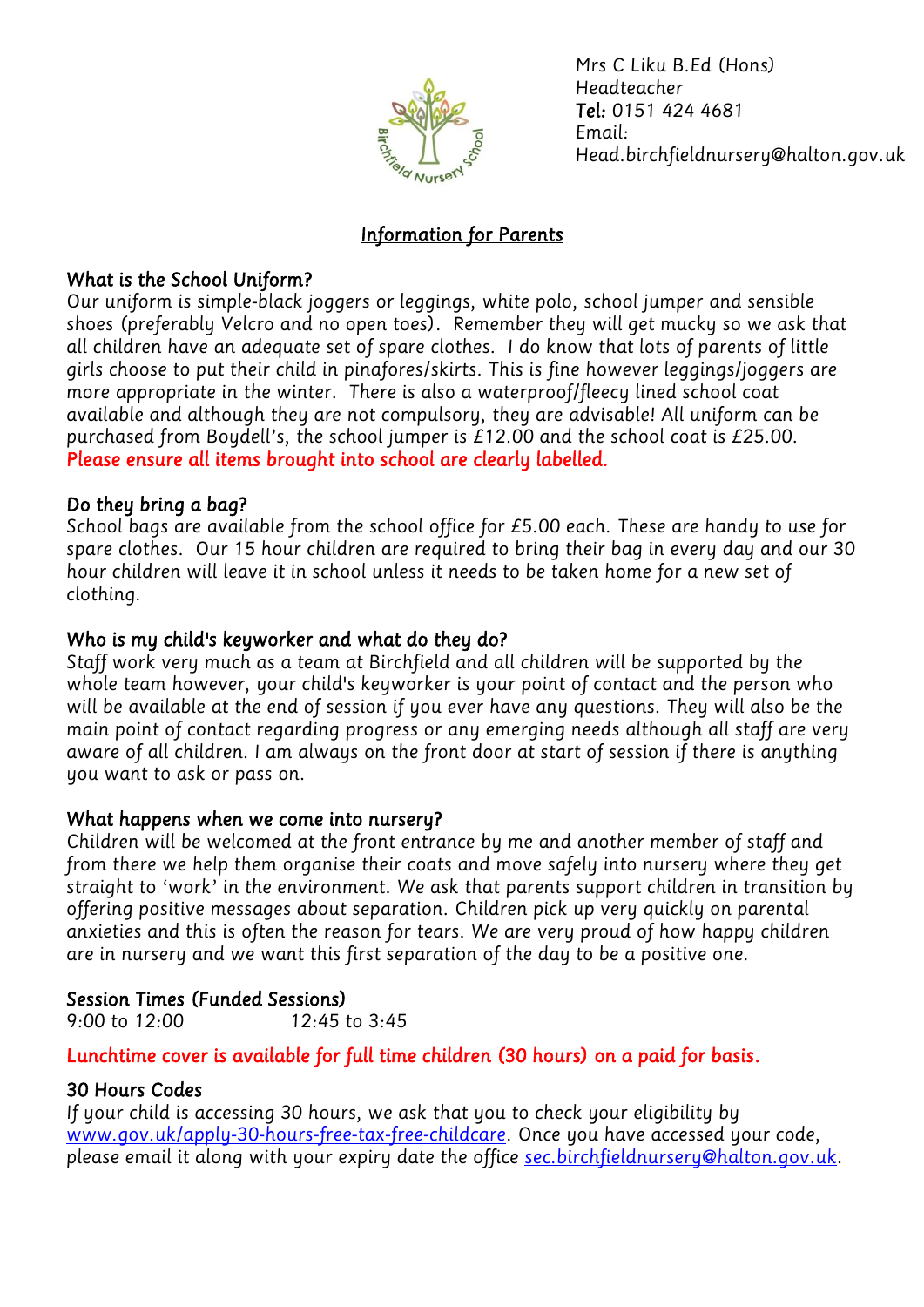### *Payments*

*We rely heavily on donations to cover the cost of additional services/non-essentials and we do try to keep these requests to a minimum. Payments can be made via our School Spider App and we will send you further information about how to set this up during your child's first week. Please inform us if you intend to use alternative methods, e.g. Childcare Vouchers or Tax Free Childcare.* 

| 15 Hour Children                | 30 Hour Children                  |  |
|---------------------------------|-----------------------------------|--|
| E5 per week for Snack and Dance | £30 per week for Snack, Dance and |  |
|                                 | Lunchtime provision               |  |

# *Do they get a snack/drinks/lunch provided or do they need to be sent?*

*Snack is provided and costs are covered by your weekly payment.*

*30 hour children will require a packed lunch. Please do not worry or overthink lunches. I know that could be easier said than done! Keep lunch simple and involve your child in preparing it/planning it so that they know what is in the box and will eat it! Better to send*  in three beige items they will eat than a colourful concoction they will not. There are many *ideas on the internet for lunch boxes. No nuts or products containing nuts.* 

## *What if my child is ill?*

*Illness happens - we understand! You can report an absence by using the School Spider App or by calling the School Office on 0151 424 4681. If your child falls ill in school we will contact you as soon as it is felt necessary so please ensure contact details are up to date. If your child has regular medication (e.g. asthma inhaler) please bring into school with the label intact to keep on site, you will also be required to sign a permission form.*

#### *Timetable*

*We are of course a nursery school and as such we balance care and nurture with a high quality early years education. This is delivered through our enabling environment; and through a structured timetable that takes into accounts the ages and stages of each child.*

| <b>Block 1</b> | Keyworker time-a time when children choose freely in the environment<br>and where keyworkers use observations of prior learning to support next<br>steps/priorities. This session is punctuated by learning session 1 This is<br>the first adult led session of the day and is tailored to meet the need of<br>each learning group. This session could be 'The Big question' from our<br>'Learning Challenge Curriculum, Phonics or early maths. |
|----------------|--------------------------------------------------------------------------------------------------------------------------------------------------------------------------------------------------------------------------------------------------------------------------------------------------------------------------------------------------------------------------------------------------------------------------------------------------|
| <b>Block 2</b> | Learning time 2; investigation, number or phonics dependant on the day                                                                                                                                                                                                                                                                                                                                                                           |
|                | and group. All activities are planned to be fun, engaging and full of                                                                                                                                                                                                                                                                                                                                                                            |
|                | learning                                                                                                                                                                                                                                                                                                                                                                                                                                         |
| <b>Block 3</b> | Child-initiated time. This is when our outdoor area is opened and children                                                                                                                                                                                                                                                                                                                                                                       |
|                | can flow freely across the environment supported by staff, following their                                                                                                                                                                                                                                                                                                                                                                       |
|                | own interests                                                                                                                                                                                                                                                                                                                                                                                                                                    |
| Block 4        | Tidy-up time!! This is where the 'Tidy up Rhumba' Youtube-search it and                                                                                                                                                                                                                                                                                                                                                                          |
|                | familiarise your child and it REALLY works!                                                                                                                                                                                                                                                                                                                                                                                                      |
| <b>Block 5</b> | Story time. Stories are an integral part of our day here at Birchfield and                                                                                                                                                                                                                                                                                                                                                                       |
|                | support and complement our 'Learning Challenge Curriculum'                                                                                                                                                                                                                                                                                                                                                                                       |
| Block 6        | Getting ready for lunch/home time                                                                                                                                                                                                                                                                                                                                                                                                                |